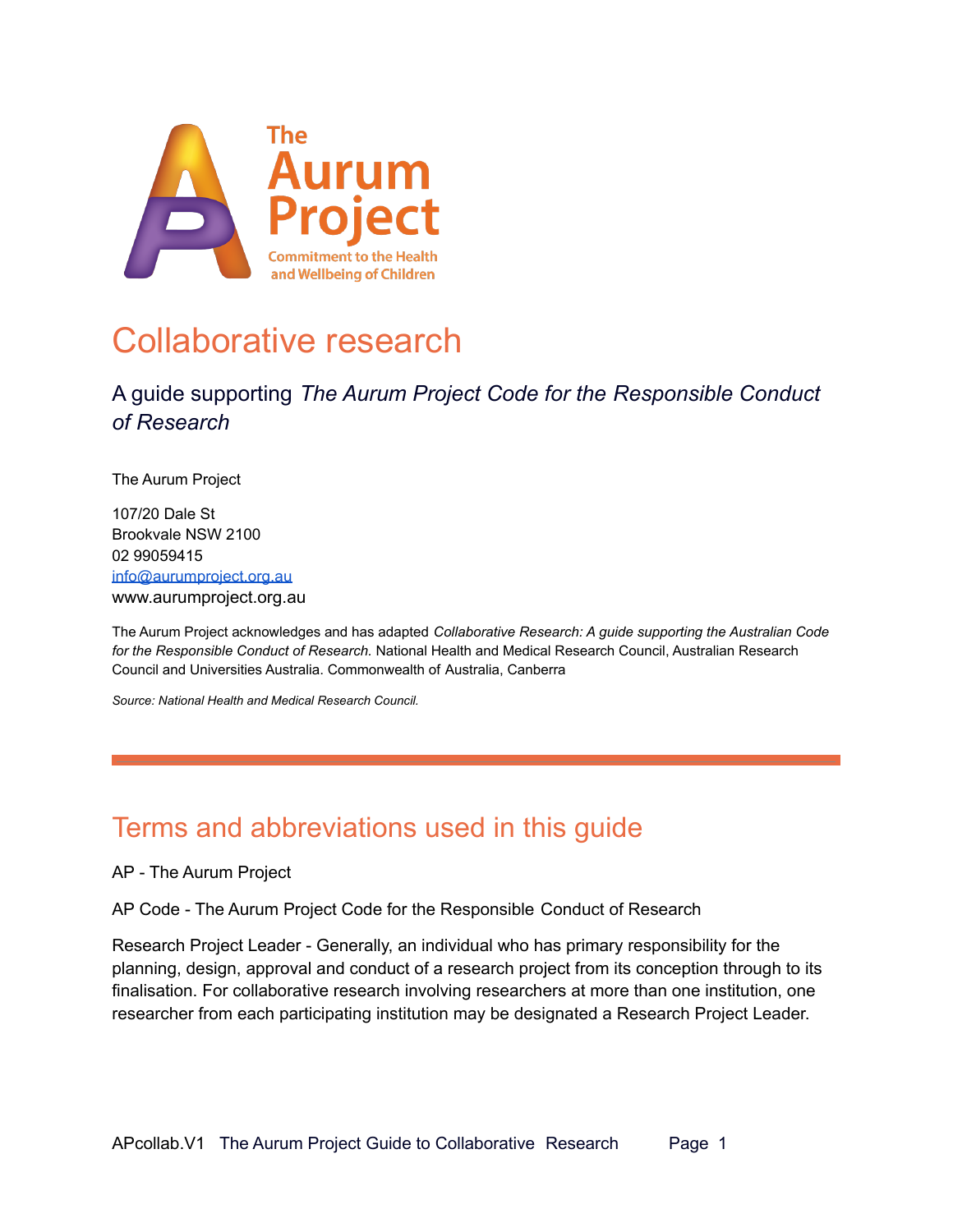### **1. Introduction**

This guide supports the implementation of the *AP Code for the Responsible Conduct of Research* (AP Code), which articulates the broad principles and responsibilities that underpin the responsible conduct of The Aurum Project (AP) research.

In particular, this guide is intended to assist AP and researchers to adhere to relevant principles of AP Code when they are engaged in collaborative research with other Australian and/or international researchers and research institutions.

AP Code and this guide apply to all research conducted under the auspices of AP.

### **2. Collaborative Research**

Collaborative research between institutions can take various forms and include research partners in industry, the government and not-for-profit sectors, and researchers from multiple countries.

Collaborative research can pose a range of challenges, including the need to accommodate specific research methodologies and research practices that exist in different research institutions, variations in regulatory and legal systems, institutional funding arrangements and organisational structures, and differing research cultures. These challenges should not be seen as a barrier to collaborative research, but as elements to be managed through normal risk management processes.

While research practices may differ between countries, AP researchers should follow this guide even when conducting research outside Australia.

### **3. AP Responsibilities**

This section provides guidance for AP to ensure responsible research practices throughout collaborative research projects.

#### 3.1 Establish agreements for each collaboration

Collaborative research involves a continuum of activities ranging in scale from simple discussions through to significant long-term partnerships. Researchers should exercise their judgment as to when a collaboration reaches the stage at which agreement to conduct collaborative research should be documented, with recognition of the risks in delaying the development of a formal collaborative agreement.

AP should clarify for researchers when AP should be advised that a collaborative research project is being pursued and the process that researchers should use to provide this notification. When the threshold for notification is reached, it should be ensured that an agreement is reached with all project partners. Such agreements must be consistent with the principles of AP Code, including honesty, transparency, fairness, respect, and accountability.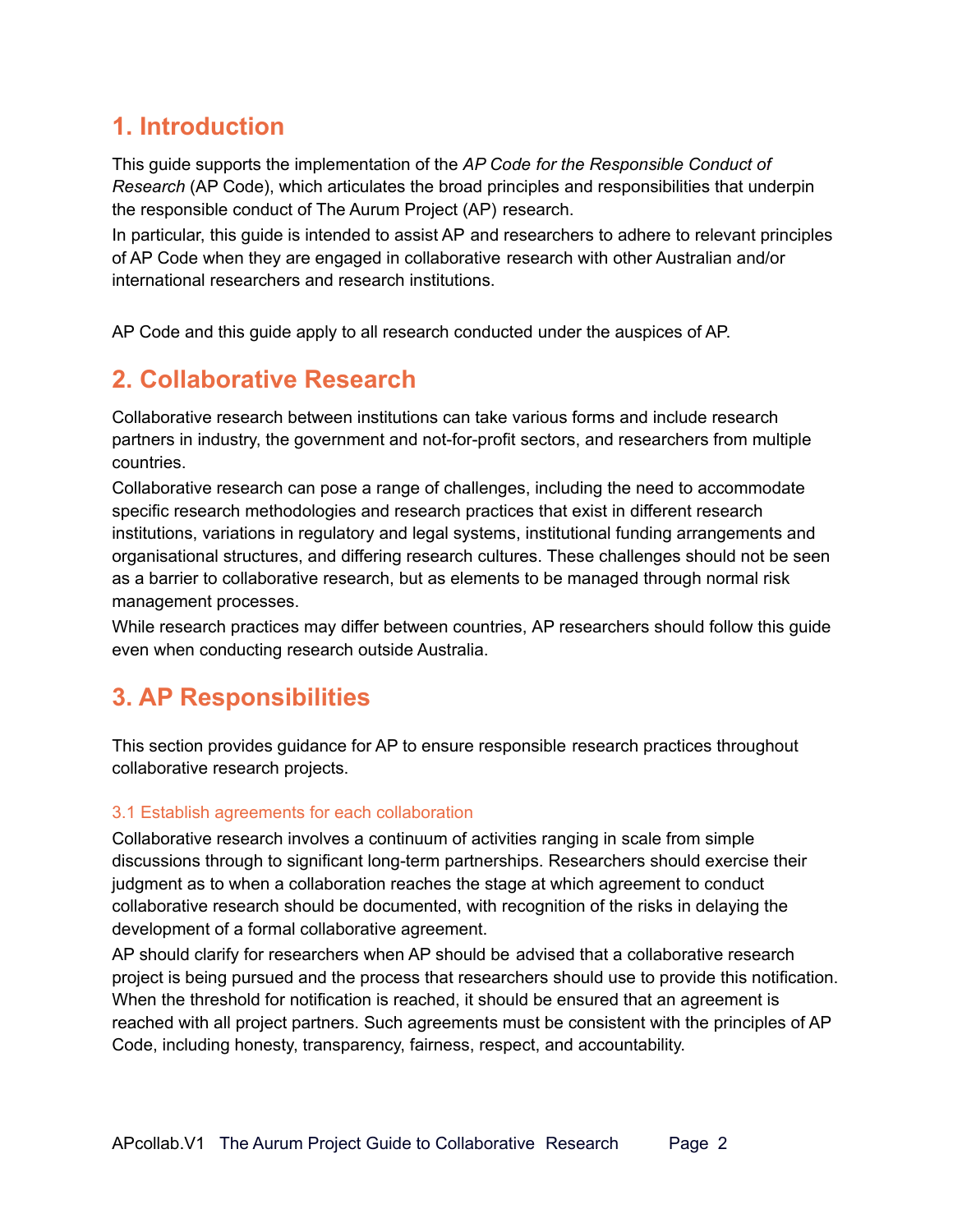Agreements should be in writing and may take various forms, including a legal contract, an exchange of letters, or a research management plan agreed by all parties or representatives of all parties. Regardless of the nature of the agreement, each institution remains responsible for ensuring compliance with AP Code, including an obligation to manage and investigate potential breaches of AP Code.

AP should ensure that its researchers are aware of their obligations, including laws, policies, and contractual arrangements.

A number of specific issues need to be addressed prior to the commencement of the project for collaborative research to be effective. This may include undertaking appropriate due diligence inquiries into potential international research partners, informed by foreign interference risks.

When developing collaborative research agreements the following should be considered:

- the expectations of each party in terms of definitions of roles and responsibilities, including the designation of the institution or individuals that will take the lead in reporting to funders, regulatory bodies and in the management of potential breaches of AP Code
- governance of the project, including management of significant changes, such as partners leaving or joining the collaboration
- the use, management, sharing, and ownership of research data, primary materials, and intellectual property (including copyright and pre-existing intellectual property belonging to individual parties that is shared in the course of the collaborative research)
- where practical, the ongoing ownership, stewardship or control of research data and primary materials in the event a researcher or institution leaves the collaboration during the project
- access to other assets or items that are retained at the end of the project
- the requirements for the disclosure and management of conflicts of interest
- the allocation of responsibilities in relation to ethics and governance approval and safety clearances
- the management of confidentiality issues
- the protocols for authorship and acknowledgement of research outputs, including data outputs
- funding arrangements (with funding sources declared transparently)
- any plans to commercialise research outputs and any entitlements to commercial returns
- the designation of which party or parties are entitled to communicate on behalf of the collaboration
- dispute resolution procedures to facilitate the just, efficient, timely and cost effective resolution of any issues in dispute
- the procedures for managing and investigating potential breaches of AP Code, including provisions for the disclosure, where necessary, of researchers' personal information to other collaborative institutions and, where relevant, funders, to facilitate the management and investigation of potential breaches of AP Code.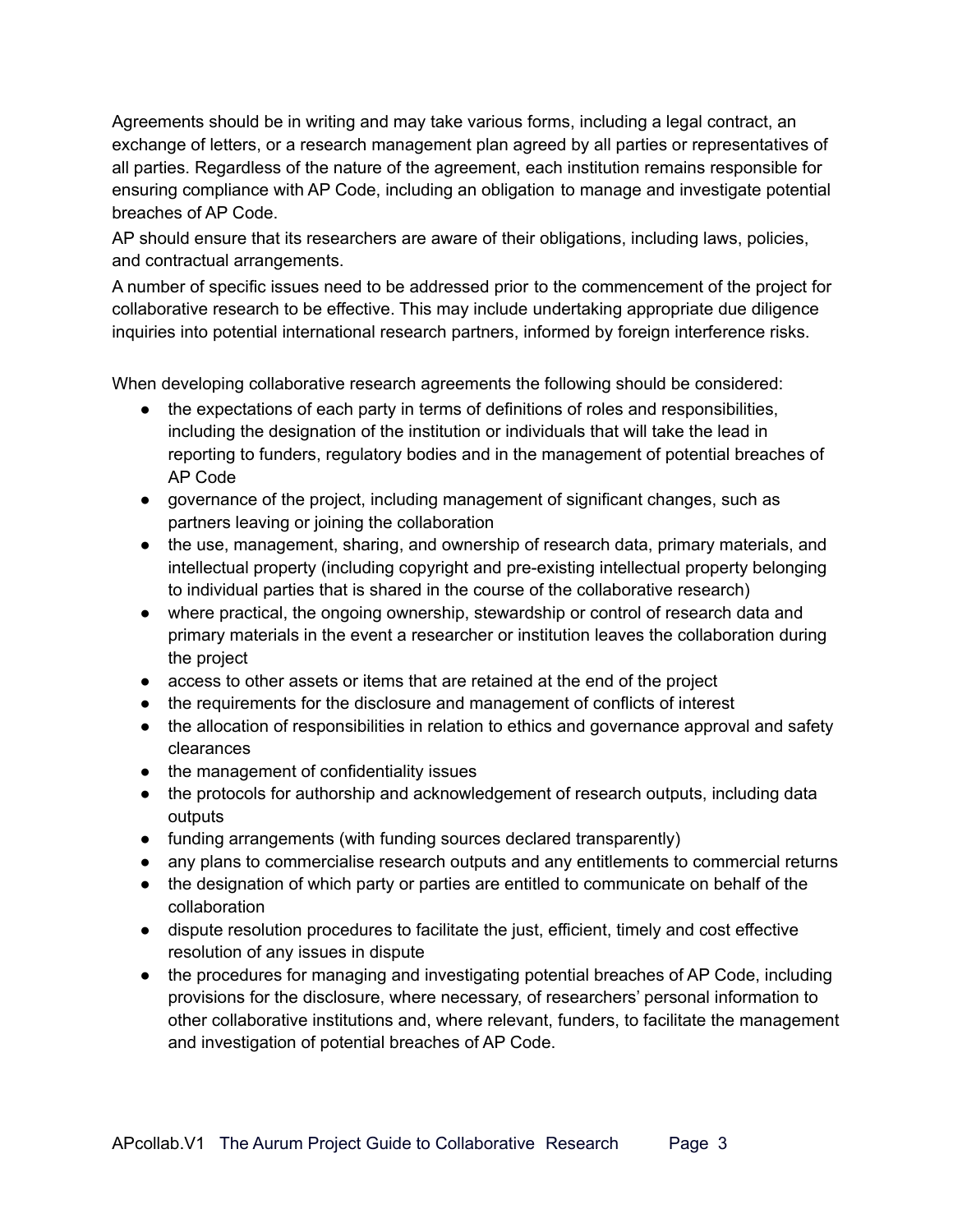Agreements should be reviewed periodically to ensure that provisions remain current.

#### 3.2 Comply with applicable laws, policies and regulations

AP should ensure that collaborative research projects comply with all applicable laws, policies and regulations and any identified inconsistencies should be addressed.

### **4. Responsibilities of researchers**

This section provides guidance for researchers to support their efforts in observing responsible research practices throughout the various phases of collaborative research projects.

#### 4.1 Develop and monitor collaborative research agreements

Research project leaders should be engaged in the process of developing and monitoring agreements for their collaborative research projects. Other members of the project team and research administrators should be involved as appropriate.

Research project leaders should ensure that all members of the project team are made aware of the terms of the agreement.

#### 4.2 Comply with multi-institutional agreements and relevant institutional policies

All researchers involved in collaborative research must be aware of, understand, and comply with all policies and written agreements affecting the project, particularly those relating to intellectual property, the publication and dissemination of research and the management of research data and primary materials.

#### 4.3 Conduct research responsibly and report potential breaches of the agreement

All researchers involved in collaborative research projects must observe responsible research practices and report any potential breaches of the agreement in accordance with the procedures that are established or referred to in the project agreement.

### **5. Breaches of the Code**

AP should manage and investigate concerns or complaints about potential breaches of AP Code in accordance with the *Guide to Managing and Investigating Potential Breaches of the AP Code for the Responsible Conduct of Research*.

When developing a collaborative research agreement, consideration should be given at the outset to how potential breaches of AP Code will be investigated. AP should consider how preliminary assessments and investigations into potential breaches of AP Code are to be conducted for multi-institutional collaborations on a case-by-case basis, taking into consideration issues such as the lead institution, where the complaint was lodged, contractual arrangements, any applicable agreements and where the events occurred. If there is a potential